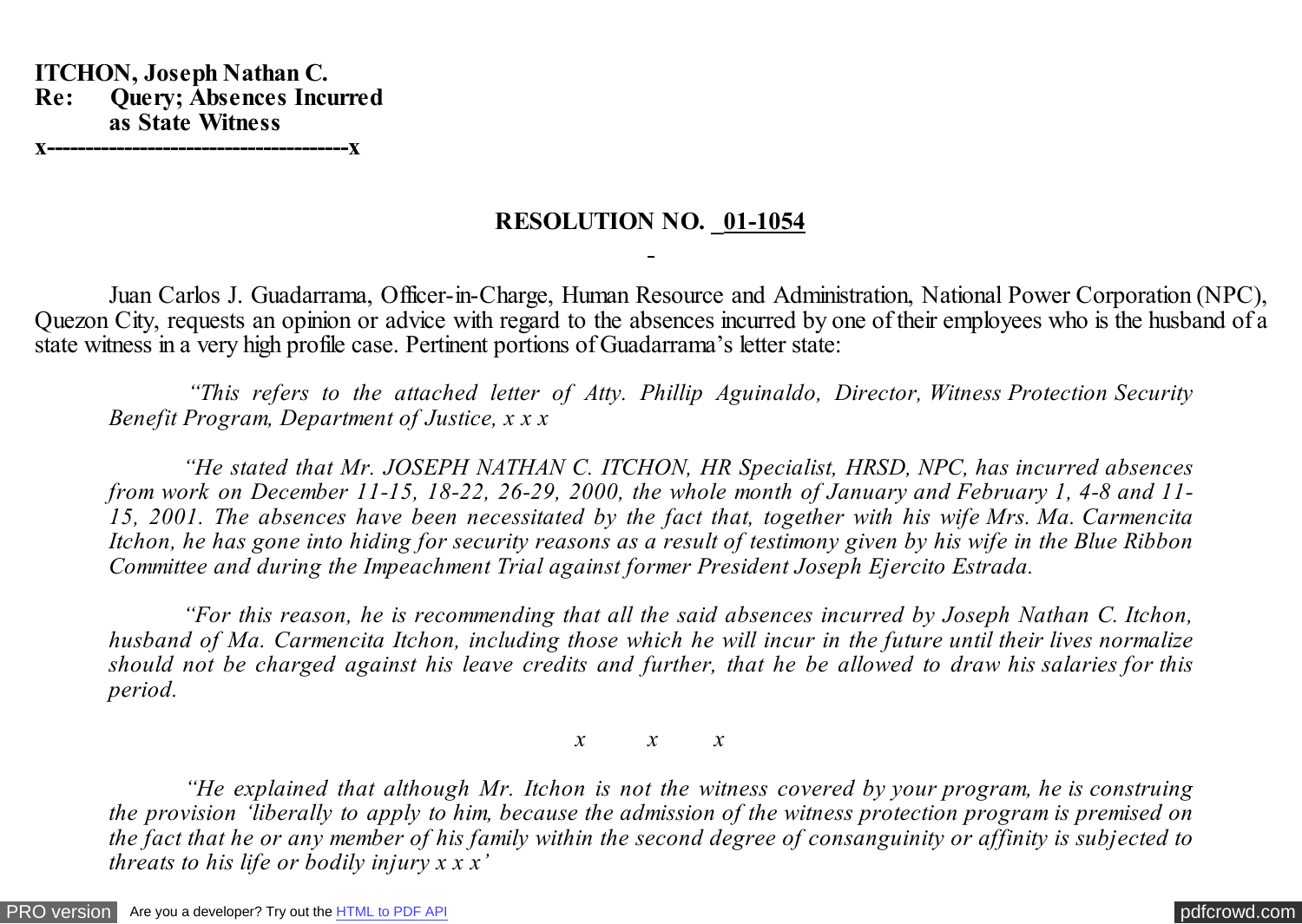*"We fully understand the situation of Mr. Itchon and the reasons behind his continued inability to report to work. We informed him, however, that the existing civil service rules on leaves and absences does not give us sufficient basis to consider your recommendation immediately."*

 The issue presented by the Department of Justice (DOJ) is whether the husband of a state witness may be accorded the same rights and benefits provided for under **Republic Act (RA) No. 6981 (Witness Protection, Security and Benefit Act)**, specifically on the right to be paid his salaries or wages corresponding to absences in work incurred due to witness duties.

## **Paragraph (c), Section 8 of RA No. 6981** provides:

 *"In no case shall the Witness be removed from or demoted in work because or on account of his absences due to his attendance before any judicial or quasi-judicial body or investigating authority, including legislative investigations in aid of legislation, in going thereto and in coming therefrom: Provided, That his employer is notified through a certification issued by the Department, within a period of thirty (30) days from the date when the Witness last reported for work: Provided, further, That in the case of prolonged transfer or permanent relocation, the employer shall have the option to remove the Witness from employment after securing clearance from the Department, upon the recommendation of the Department of labor and Employment.*

 *"Any Witness who failed to report for work because of witness duty shall be paid his equivalent salaries or wages corresponding to the number of days of absence occasioned by the Program. For purposes of this Act, any fraction of a day shall constitute a full day salary or wage. This provision shall be applicable to both government and private employees."*

 While it is true that Itchon is not the witness himself, DOJ's interpretation that the aforestated provision also applies to him (Itchon) carries great weight and must be accorded respect since it is the implementing agency itself which rendered the said interpretation. Hence, the Commission fully agrees with the interpretation of the DOJ.

 In sum, the Commission is of the opinion that Itchon may still be paid his salaries despite being absent from work due to his situation as a member of a state witness' immediate family, who may also be susceptible to threats to his life, or who may be forced, intimidated, harassed or corrupted.

 It is noted, however, that the employer (government or private), under the law, is given the discretion or option to *"remove the Witness from employment"* due to prolonged transfer or permanent relocation, provided that the required certifications are obtained.